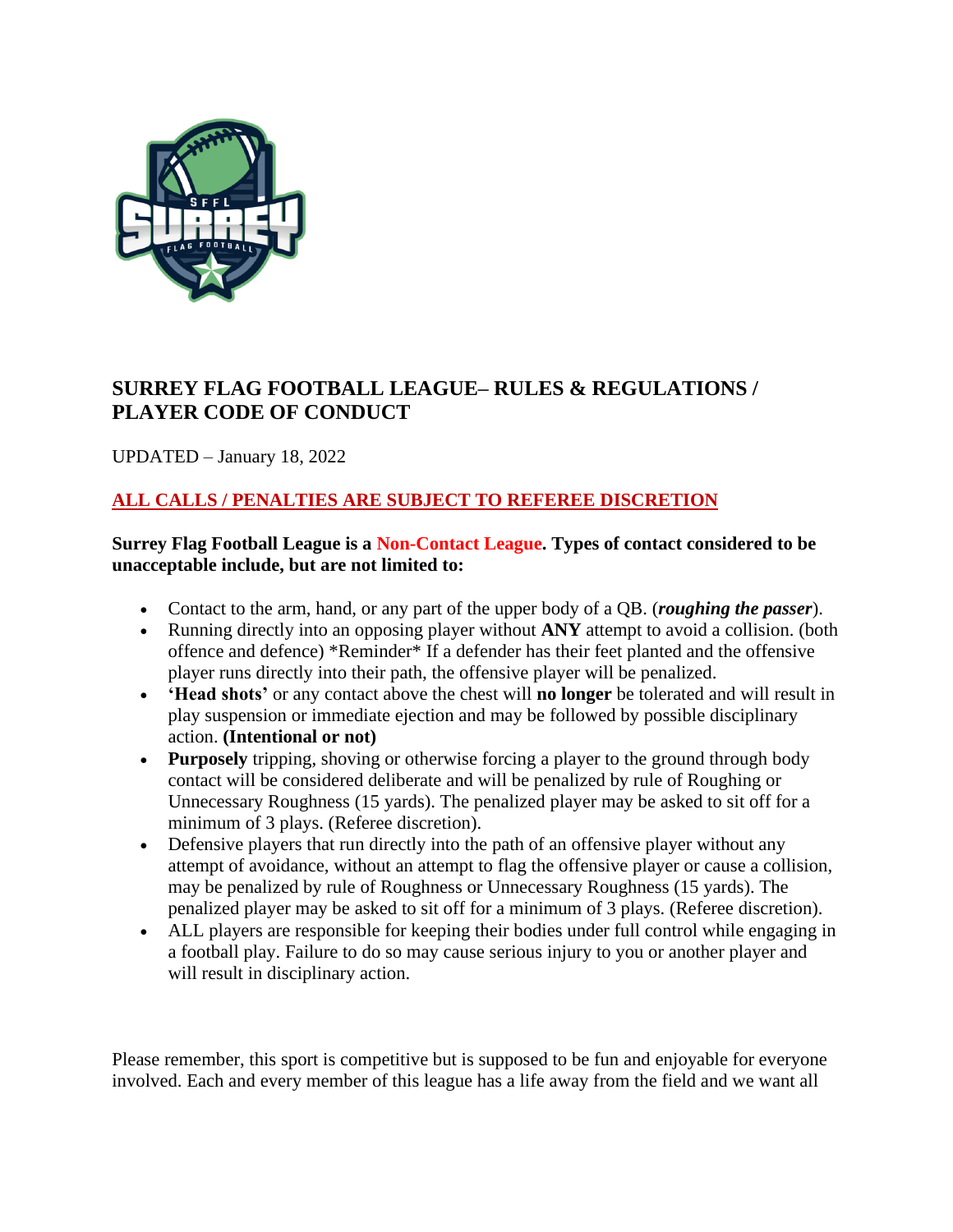players to be safe and play safe at all times. Incidental contact may sometimes be unavoidable and may not always constitute a penalty. Please be aware of this and play as safe as possible.

#### **Basics:**

- Format: Seven vs Seven
- Standard Co-ed format is four male and three female players

\* *Please refer to substitution section regarding special roster situations*

• **Field Size: Length – Eighty yards (240 feet - measured from goal line to goal line) with an end-zone fifteen yards (30 feet) deep. Total Length = 100 yards (300 feet).**

#### **Width–Fifty yards (165 feet - measured from sideline to sideline).**

- Game Length: Four quarters fifteen minutes each. Referees will give both teams a **twominute warning** at the end of the second and fourth quarters. Referees shall announce a minimum of **one final play** prior to the end of each half. (Note: kick-offs and converts do not count as plays).
- Time Outs: Two 30 second time outs per half for a total of four timeouts in a game. A team may not exceed two timeouts in one half.
- Line of Scrimmage (Where played stopped or as indicated by referee)
- Rushers bag (Five yards from the line of scrimmage.
- First down (Ten yards from the line of scrimmage at start of each possession).
- **To minimize interference and confusion, there should not be anyone on the sidelines within 15 yards of the end zone on the side of the field on which play is taking place.**
- Ball: The ball must be either a CFL, NFL or Junior size ball (no nerf/toy footballs allowed). The ball may not be altered in any way.

#### **Table of Scores**

| <b>Type</b>          | <b>Points</b> |
|----------------------|---------------|
| Touchdown            | <b>Six</b>    |
| Safety               | Two           |
| Rouge                | One           |
| Convert – Five yards | One           |
| Convert – Ten yards  | Two           |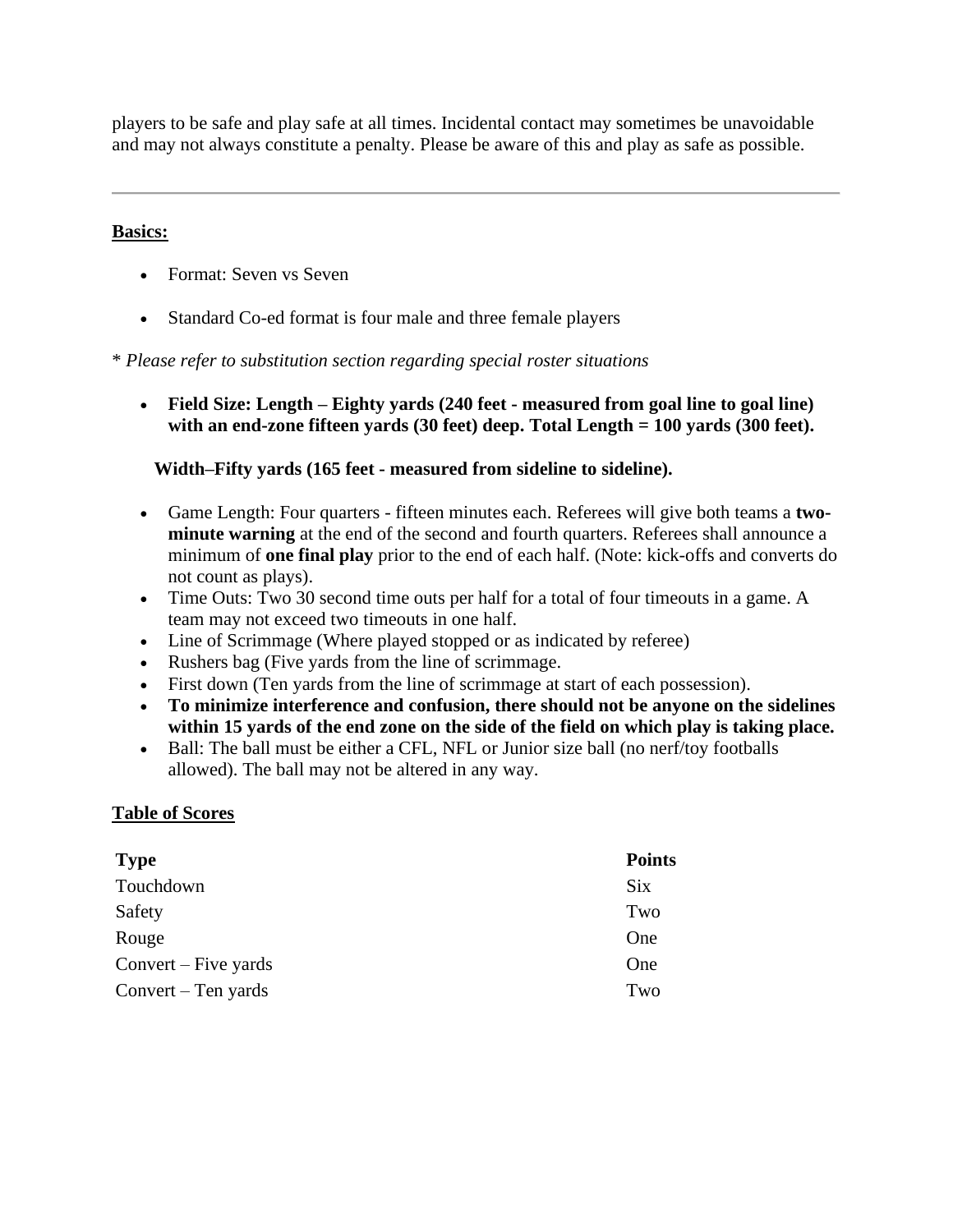#### **Starting the Game**

#### *Note: Offense will be referred to as Team A,*

#### *Defense will be referred to as Team B*

- Games will start at the scheduled time. Referee may allow delay of up to ten minutes at their discretion.
- If a team does not have a minimum of five players on the field for the start of the game, and 6 players by half-time, they shall forfeit the game by a score of six to zero (6-0).

# *-* **A team that forfeits without providing the league ample time to make schedule adjustments (48 hours) agrees to pay a NON-NEGOTIABLE fine of \$100.00**

- Before the start of the game, the referee will toss a coin in the presence of both team captains (or designated representative). The away captain will call heads or tails prior to the flip:
- Coin toss choices are as follows:
- 1. kick-off
- 2. receive the kick-off
- 3. defend one end of the field
- 4. defer their choice until the second half
	- o The remaining choices will be made available to the opposing captain in the second half of the game.
	- o At the start of the game, officials will verify with team captains whether or not their teams are properly equipped to play. Please note that if a player is found with illegal equipment during the game a **five-yard delay-of-game penalty** will be levied against the team and the player will be sent off the field until properly equipped. The following are some examples of improper equipment:
	- o **Shorts/pants with pockets, any upper body clothing with pockets, metal studded cleats etc…**

# **SECTION 1 - RULES**

# **1.1 General Rules:**

- The team with possession of the ball has three opportunities (downs) to make it to the first down marker or score a touchdown by catching or running the ball passed the goal line. They may also choose to kick/punt the ball at any time.
- **Team A** has thirty seconds to snap the ball once time has been whistled in by the referee.
- A player may be in motion prior to the start of the play, provided they do not cross the line of scrimmage before the ball is snapped.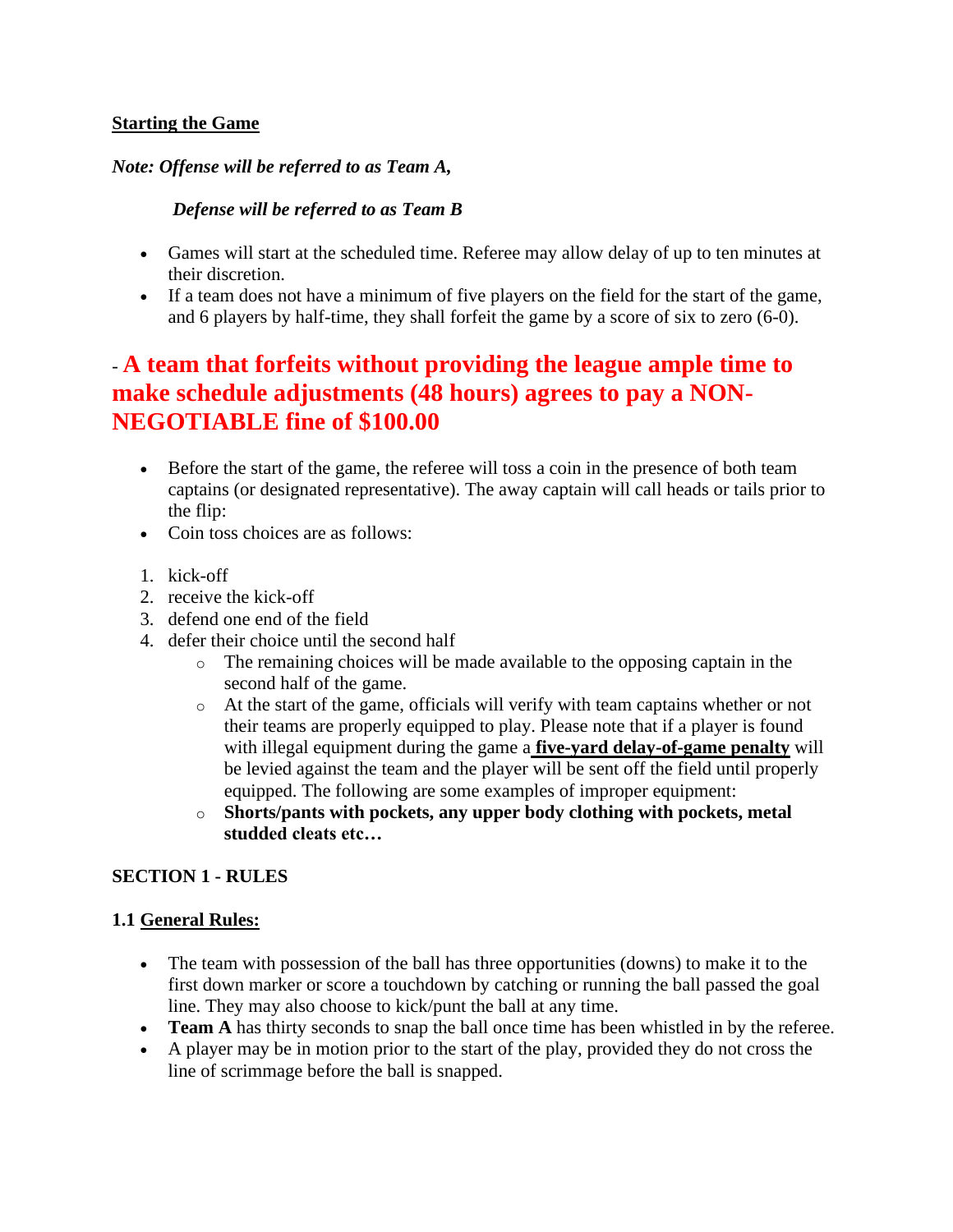- Direct snap plays are permitted; however, the ball carrier **must** be at least **five yards** behind the line of scrimmage when the snapped is received.
- Quarterback (QB) run plays are also permitted, however, the QB **must** be at **least** five yards behind the line of scrimmage when the ball is received.
- The ball carrier can make a spinning move, provided he/she is not guarding the flags with hands or arms (*Guarding*).
- The ball carrier cannot use their hands or arms to deflect a defensive player attempting to flag the ball carrier (*Guarding*). This is a **non-penalty foul** to be treated as a **dead ball** from the point of infraction.
- The ball carrier **cannot leave their feet** to avoid being flagged or dive in a forward motion to gain extra yardage (**Diving**). This is a **non-penalty foul** to be treated as a **dead ball** from the point of infraction.
- The spot of the ball will be the determining factor when determining where the play ended. **This means that players are allowed to reach with the ball to gain yardage, provided they do not dive.**
- All players on the field are eligible receivers.
- No "Sleeper" plays at any time during the game. During the huddle, offensive players must be five yards or more away from the sideline. Once the huddle has broken, offensive players may line up as close to the sideline as they want. Any activity (time out, penalty, substitution etc.) intended to deceive the opposing team and force them out of position is considered unsportsmanlike and will not be tolerated. This will be called at the referee's discretion and given a penalty of fifteen yards.
- A player may not advance the ball without proper equipment, therefore, if a player loses a flag while carrying the ball, the play will be called dead by the referee at the spot where the flag fell off. This **DOES NOT** include hats or gloves falling off of a player while running. However, if the ball carrier has a towel, glove or any other item **attached to their flag belt** or hanging from their shorts, **it will be considered a flag and called as such if it is pulled out by the defending team.** A player may still catch a ball with only one flag, however, once they catch the ball, the play will be called dead at the point of reception.

# **1.2 Mercy Rule**

- To keep Surrey Flag Football a competitive and fair place to play for all involved, a mercy rule will be enforced when the score of any game becomes unreachable for one opponent. Unreachable is defined by the league as **'any score with a differential of 40 or more points at the beginning of the 4th quarter.'** The referee will ask the captain of the losing team if they wish to continue. If they do not, the game will conclude at that point. If they choose to continue, the game will resume as normal.

# **1.3 Kick-off:**

- The ball will be kicked from the fifteen-yard line.
- The opposing team must be lined up no closer than the half way point of the field (45yard line).
- On-side kicks are **not permitted.**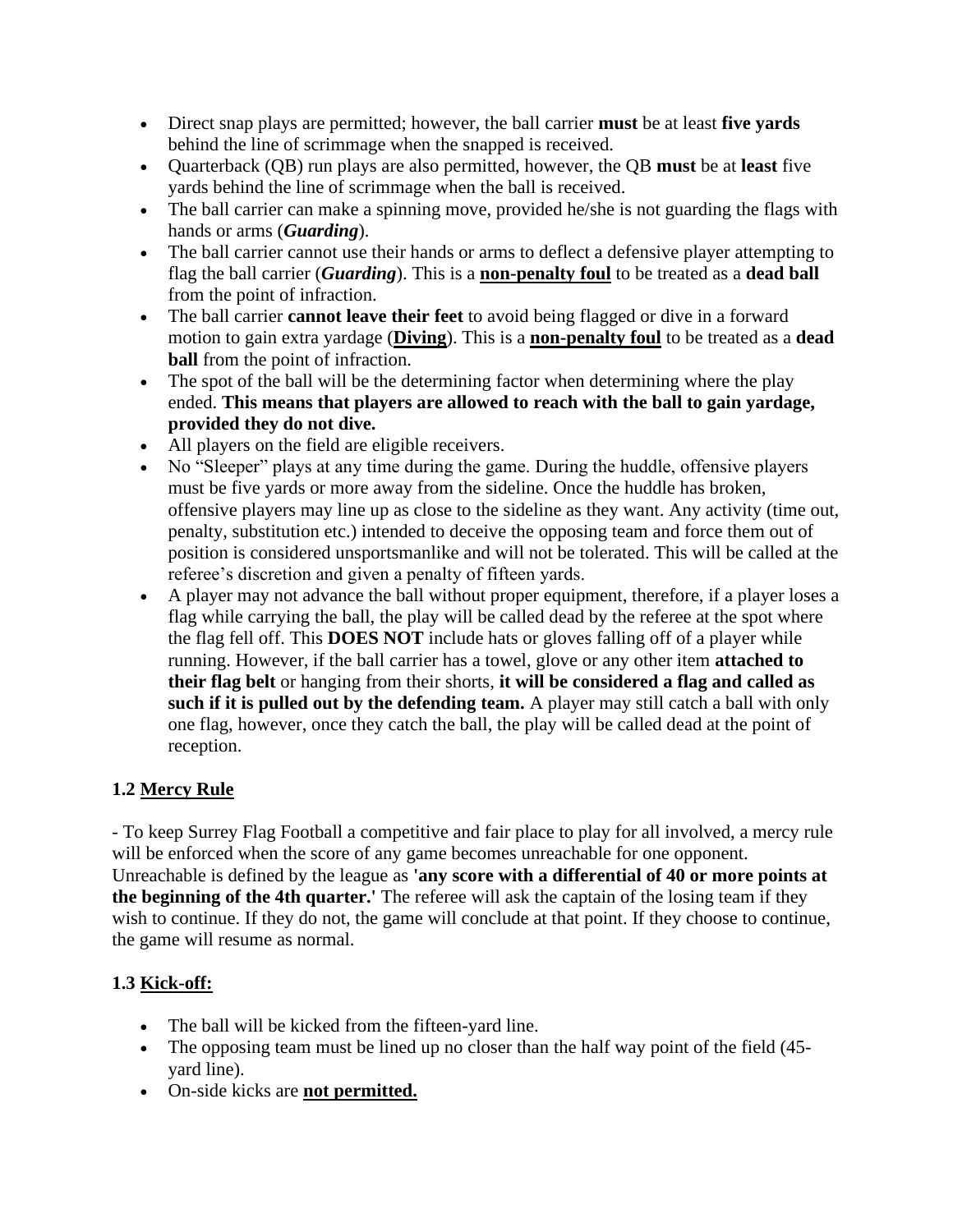- Off-side kicks (the ball is kicked out of bounds) will result in a re-kick with a 5-yard penalty or the receiving team may choose to take the ball where it went out of bounds.
- A receiver of a **punt or kick-off** must be given a buffer space of five yards by the opposing team in order to cleanly receive the kick. If a team fails to give the receiver space to receive the ball, a **TEN-YARD, NO YARDS penalty will be given.**

Note: The receiving team may opt instead to have the kicking team re-kick the ball from five yards further away. **(Kickoff only)**

- A receiver cannot project a ball forward when attempting to receive a kick.
- A touch-back will be called when a ball that has been kicked from the tee goes straight through the opposing team's end-zone and out of bounds without hitting the ground. Play will resume at the ten-yard line. **No points are awarded.**

# **1.4 Punting:**

- A receiver of a punt must be given a buffer space of five yards by the opposing team in order to cleanly receive the kick. If a team fails to give the receiver space to receive the ball, a ten-yard NO YARDS penalty will be given.
- A receiver cannot project a ball forward when attempting to receive a punt.
- A punt can be performed on any down by **Team A**.
- A point is awarded to the punting team if: 1) A ball is punted through the opposing endzone into the out of bounds surrounding area. 2) If the ball lays in the end-zone as a delay by the receiving team for more than **3 seconds**. 3) If the ball is played and the receiver fails to exit the end-zone with the ball and is flagged. *Also known as a Rouge.*
- **\* THE BALL MAY BE KICKED FROM ANY POINT ON THE PLAYING FILED ON ANY DOWN. \***

# **1.5 Conversions:**

Conversions are considered live plays, therefore, should the defense intercept the ball and return it to the offensive team's end-zone, they will be awarded the applicable points dependent upon the play being performed (1 or 2 points).

\*A team is not required to go for a conversion if they choose not too.

# **1.6 Receiving:**

- For a catch to be valid, a receiver **must** have control of the ball, at least **one** foot on the ground, and at least **one** foot inside the sidelines. Jumping is allowed when adjusting to catch a high throw.
- If at any point during a catch the ball touches the ground before the receiver has full control of it, the catch will be considered incomplete.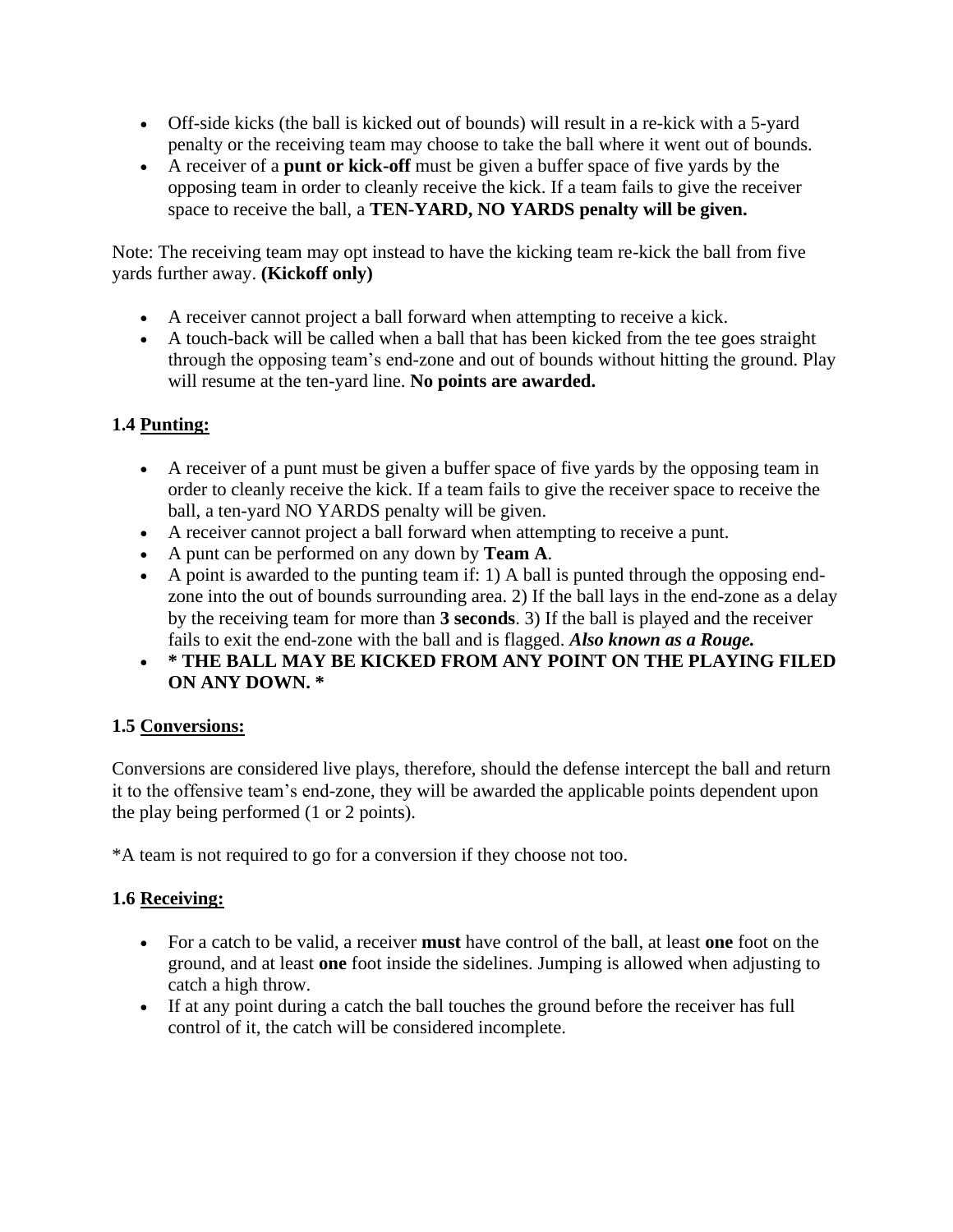#### **1.7 Rushing the Quarterback:**

- A team may send **up to** three players to rush the quarterback. Rushers must line up behind the five-yard marker. The rusher must be given the right of way when advancing on the quarterback and must not be impeded.
- The rusher must line up a minimum of **one yard to the side** of the feet of the center to minimize any potential obstruction. Additionally, the center must utilize all reasonable means to avoid the rusher – failure to do so will result in an obstruction penalty.
- **Note**: In circumstances where the center has lined up correctly, but found themselves unable to reasonably avoid the rusher (i.e. the center snapped the ball and ran straight forward but the rusher ran a diagonal to intercept the quarterback and collided with the center anyway) the referee may exercise their discretion and decide not to give a penalty based on the situation.
- If the rusher changes sides after the center has established the rushers position prior to the snap of the ball, the rusher will no longer have right-of-way if impeded by the center.

# **\*1.8 Hand-offs:**

- When a hand-off takes place behind the line of scrimmage in a forward motion, the ball may not be thrown downfield by the ball carrier.
- When a hand-off takes place behind the line of scrimmage in a backward motion, the ball carrier may throw downfield.
- If a fake hand-off takes place in front of the QB and in any way impedes the defensive rusher, an obstruction penalty will be called.

# **SECTION 2 - PENALTIES**

#### **2.1 Offensive Penalties:**

- Intentional Grounding: Loss of down, from where the pass was thrown.
- Delay of Game Five yards (repeat down)
- False Start Five yards (Dead ball foul, no options, repeat down)
- Rusher Interference: -Ten yards (repeat down)
- Offensive Pass Interference: 10 yard loss from the line of scrimmage and a loss of down.
- Illegal Offense (Picking): Five yards
- Diving (Dead ball from spot of non-yardage foul)
- Roughing Fifteen yards (from spot of infraction)
- Charging Ten yards (from point of infraction)
- Illegal forward pass (**Dead Ball from where the ball was thrown illegally; the equivalence of a forward lateral pass**)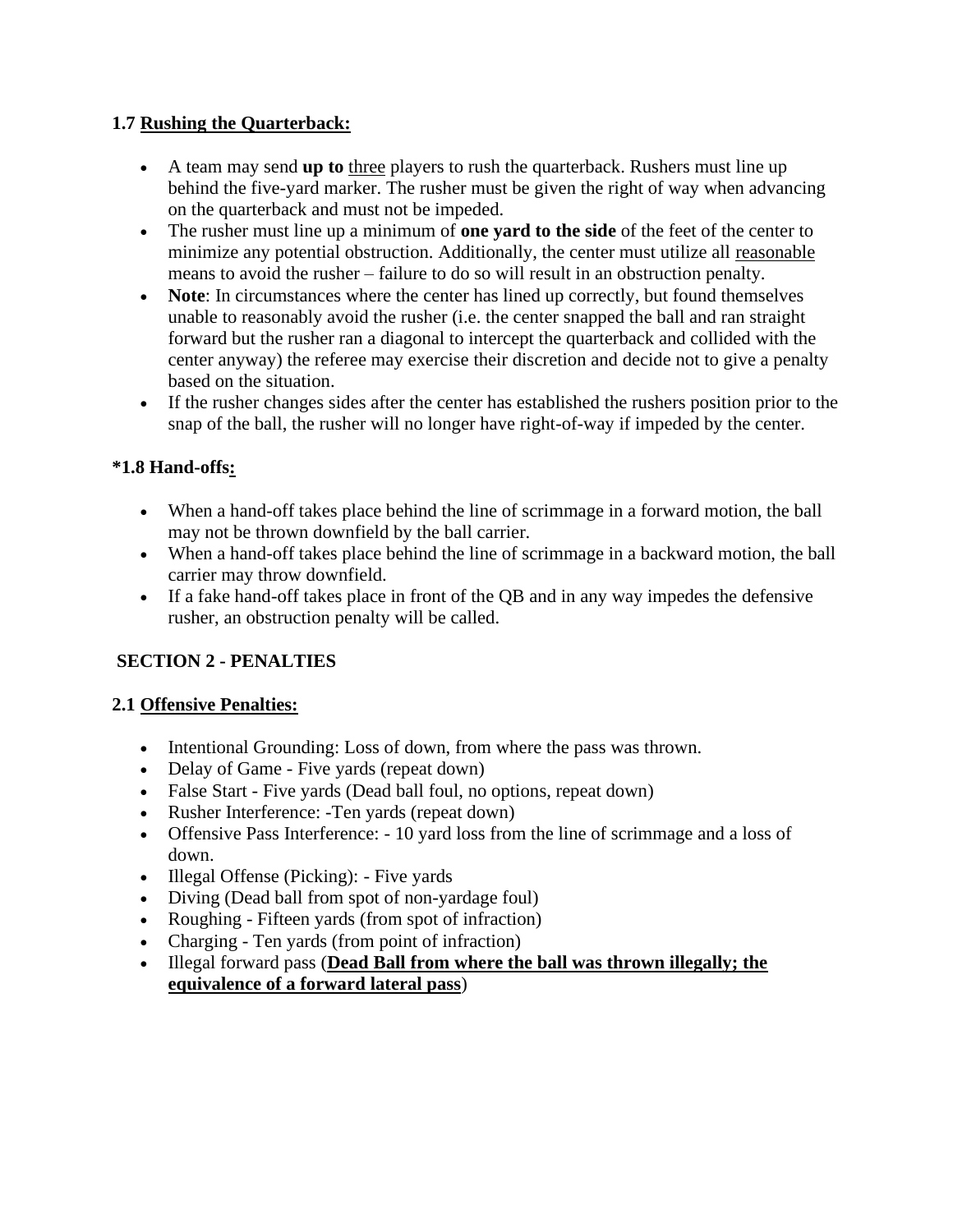# **2.2 Defensive Penalties:**

- Offside: Five yards live-ball foul
- Offside Rush Five yards (repeat down)
- Roughing the Passer: Fifteen yards (Automatic  $1<sup>st</sup>$  down)
- Rough Flag: Ten yards
- Illegal contact: Ten yards from line of scrimmage
- Defensive Pass Interference: The penalty for defensive pass interference is an automatic [first down](https://en.wikipedia.org/wiki/Glossary_of_American_football#D) at the spot of the foul. If the foul occurs in the end zone, the ball will be placed at the one-yard line (or half the distance to the goal if the line of scrimmage was already inside the 1-yard line).

# **2.3 Pass interference**

- **Pass interference can only be called if the ball is in the air.**
- **Not playing the ball** Contact by a defender (who is not playing the ball) that impedes or restricts the receiver's opportunity to make the catch.
- If he/she does not impede or restrict the receiver, or if the pass is **uncatchable**, **it is not pass interference**, but it may be **illegal contact** (ten yards from line of scrimmage).
- **Playing through an opponent** Playing through an opponent (i.e. contacting he/she in the back or on the side of he/she furthest from the ball), even if attempting to play the ball. If the contact is deliberate, **this is pass interference (spot foul / Automatic First Down).**
- Grabbing the receiver's arm, taking away the opportunity to catch the ball (defensive holding five-yard penalty).
- Making contact while extending an arm across the receiver's body to impede their ability to catch a pass (**pass interference**).
- Cutting off the path of a receiver. It does not matter if contact is made, or if the receiver is (shadowed) blocked, it is still a foul (**illegal contact**).
- Hooking the receiver around the waist that causes he/she body to turn prior to the ball arriving, even if the defender is trying to get to the ball (**pass interference**).
- Pushing off Initiating contact with an opponent by shoving or pushing off, thus creating a separation in an attempt to catch a pass (**offensive pass interference**).
- Driving through an opponent who has established a position on the field. If the contact is deliberate (**possible offense or defense pass interference**).

# **2.4 Actions that do not constitute pass interference include:**

- Incidental contact moving to the ball that does not affect the route of the receiver in any way. If in doubt as to whether the route was affected, there is no interference.
- Inadvertent tangling of feet when both (or neither) players are playing the ball.
- Contact occurs during a pass that is clearly uncatchable, however, there may be illegal contact, even if the pass is uncatchable
- It is **not** pass interference if **the defensive player touches the ball before contacting the opponent**, remember that the defense has as much right to the ball as the offense
- **While the pass is in flight, is the only time pass interference foul can be called.**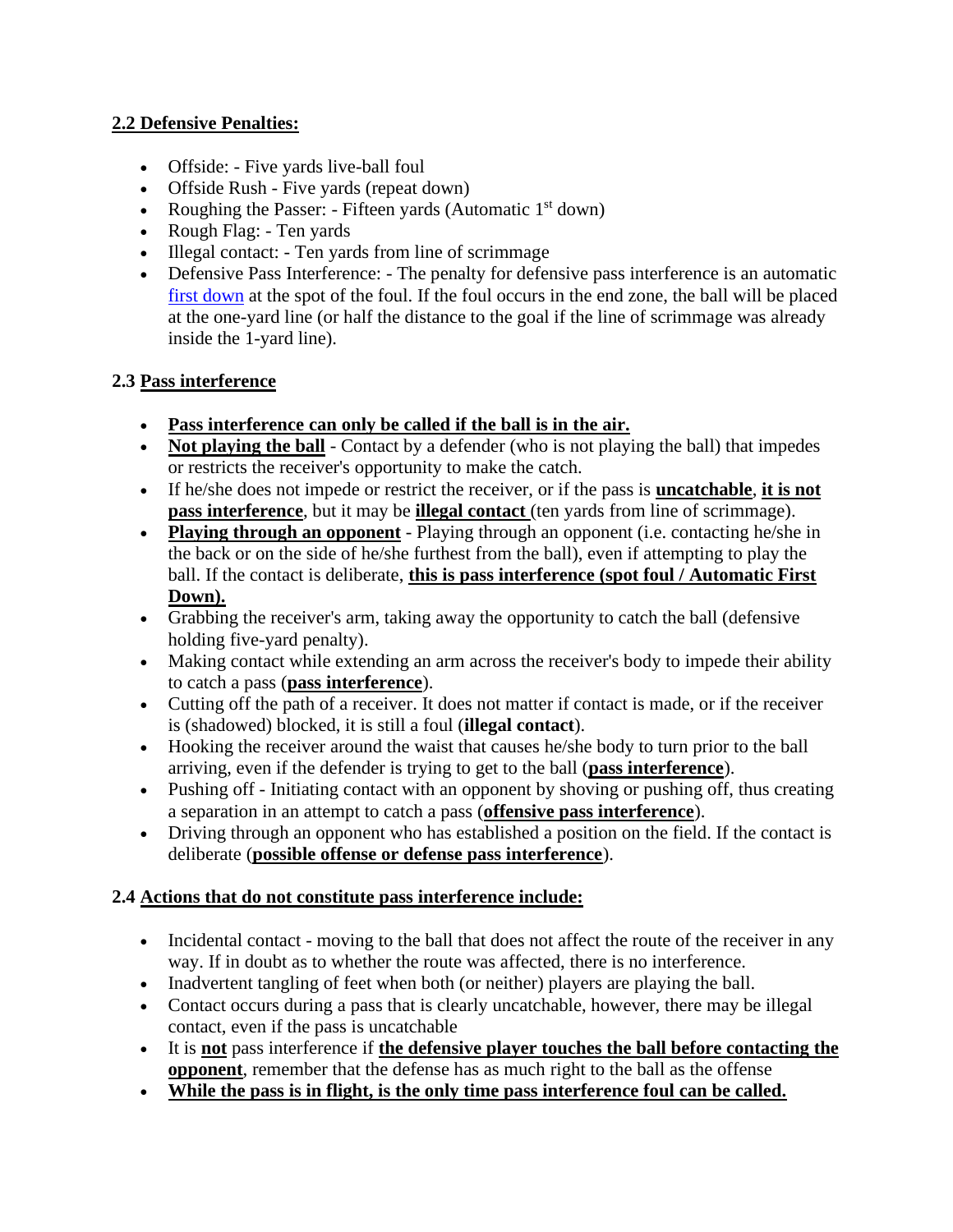• Contact away from the play can be called, eg. unnecessary roughness.

#### **2.5 Blocking/shadow blocking**

- A block has occurred when a player, without making contact, impedes the progress of an opponent. If an offensive player (shadow) blocks for the runner, the foul is called at the point of attack.
- If a defensive player (shadow) blocks an opponent who is running a pass pattern, **illegal contact**, if the ball is in the air, **this is pass interference.**
- If the receiver is **forced out of bounds** by the block and **returns immediately**, he is **still eligible** to be the first to touch a forward pass.
- If the receiver goes out of bounds on his own, and comes back in the field of play, he cannot be the first to touch the ball.
- **Surrey Flag Football** is **non-contact** However, this does not mean that any contact between opponents during play is automatically illegal (official's discretion).

# **SECTION 3 – GAME CONDITIONS**

# **3.1 Play Clock:**

The clock will only be stopped under the following circumstances:

- Following a conversion. The clock will stop until the ball has been **received** following the kick-off.
- A player is injured and unable to continue playing. In this case the play will be whistled dead by the referee and the clock will resume once the player has been taken off of the field. The player **must** sit for a minimum of 2 plays.
- During a timeout called by either team.
- During a referee's timeout.

*\*If the game reaches the fourth quarter and is out of reach for any one particular team, without instating the mercy rule, the referee may, at their discretion, choose to run the clock without enforcing the stop clock after a conversion.*

# **3.2 Player Uniforms:**

- Shorts/Pants **CAN NOT** have pockets. Improperly attired players will incur a **"delay of game penalty**" for their team – they will lose 5 yards and the offending player must leave the field until they obtain the proper equipment. **Taped pockets and shorts/pants worn inside-out are NOT acceptable.**
- **Surrey Flag Football League** recommends wearing cleats, gloves, some sort of head protection, and that you remove any jewelry before a game. (Note: cleats with metal studs are not permitted).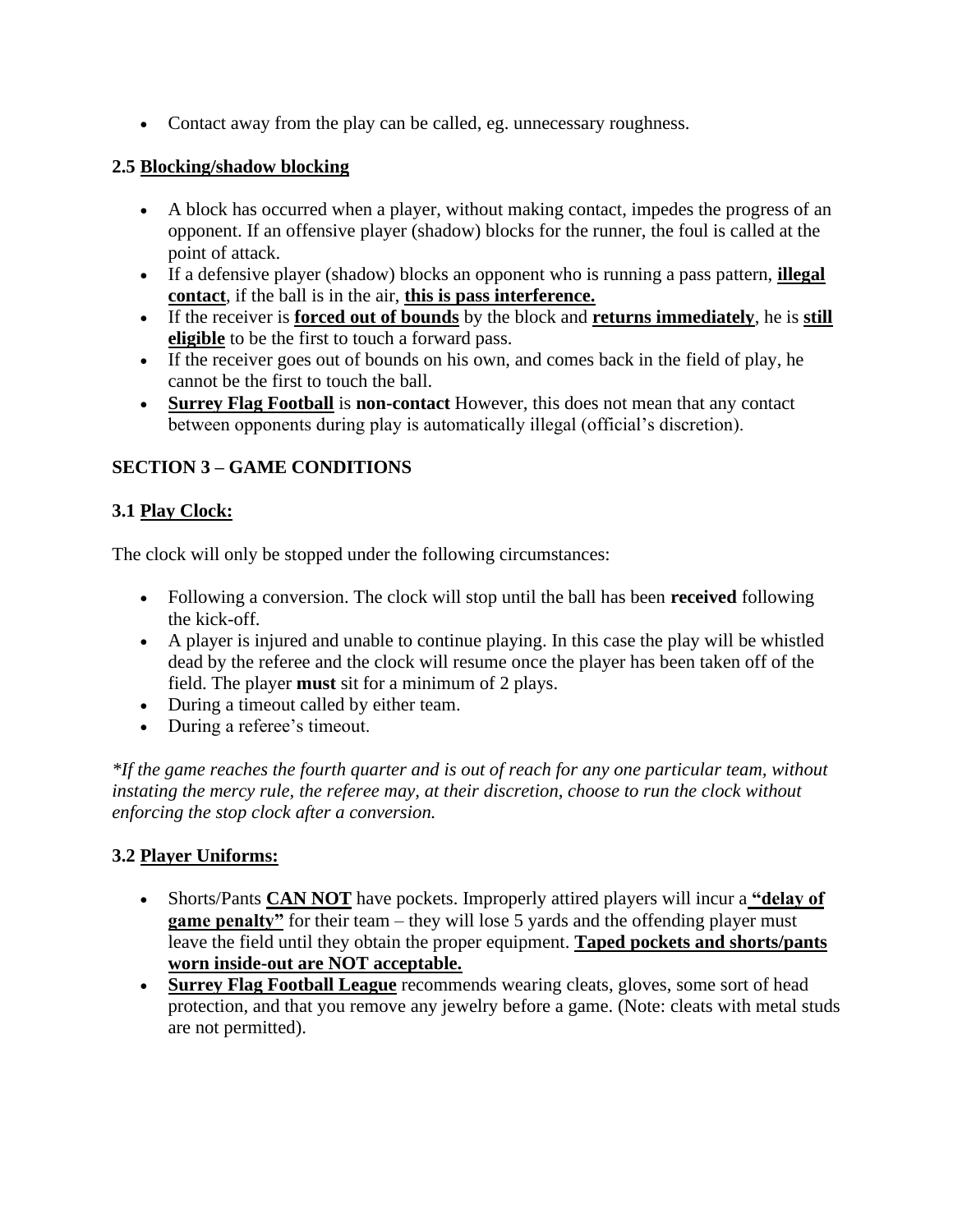# **SECTION 4 – PLAYER CODE OF CONDUCT / DISCIPLINARY ACTIONS**

# **4.1 PLAYER CONDUCT:**

• Any player on or off the field who touches or threatens anyone, including a game official or sideline judge will be automatically ejected and could face further disciplinary action at the discretion of the league and its officials.

#### **4.2 EJECTIONS / SUSPENSIONS:**

To keep Surrey Flag Football League competitive, fun and safe, players may be disciplined for **ANY** behavior that is contrary to our rules and code of conduct.

**ALL** final disciplinary decisions will be at the discretion of league administrators and are not open for discussion.

**\***Please note that Surrey Flag Football League reserves the right to determine what level of discipline is suitable for ANY misconducts or infractions that take place on and around the field of play– including suspension, ejection or fine.

**Surrey Flag Football League takes multiple suspensions very seriously, receiving more than 1 suspension a season WILL result in a suspension for the season or ejection from the league. Flag Football can get competitive but we expect all players to respect their fellow players, the referees, league officials, and the sport.**

- Any player ejected from a game is automatically suspended from future play until an administration meeting (with or without captains) occurs, and only when the administration grants reinstatement.
- Ejected players are no longer eligible to continue playing and must vacate the field.
- Offences that may result in an ejection include:
- Violent flagrant fouls.
- Any continued agitation or provocation toward anyone on the field.
- Any player who touches or threatens an Official or League representative.
- Players may be asked to sit out for a specific number of plays. Usually 2 or 3 but could be asked to sit out for a maximum of 5 plays. **(Kick-off plays do not count as a play sat).**

**A player may be ejected from a league game at the discretion of the referee however, this does not always constitute a suspension.**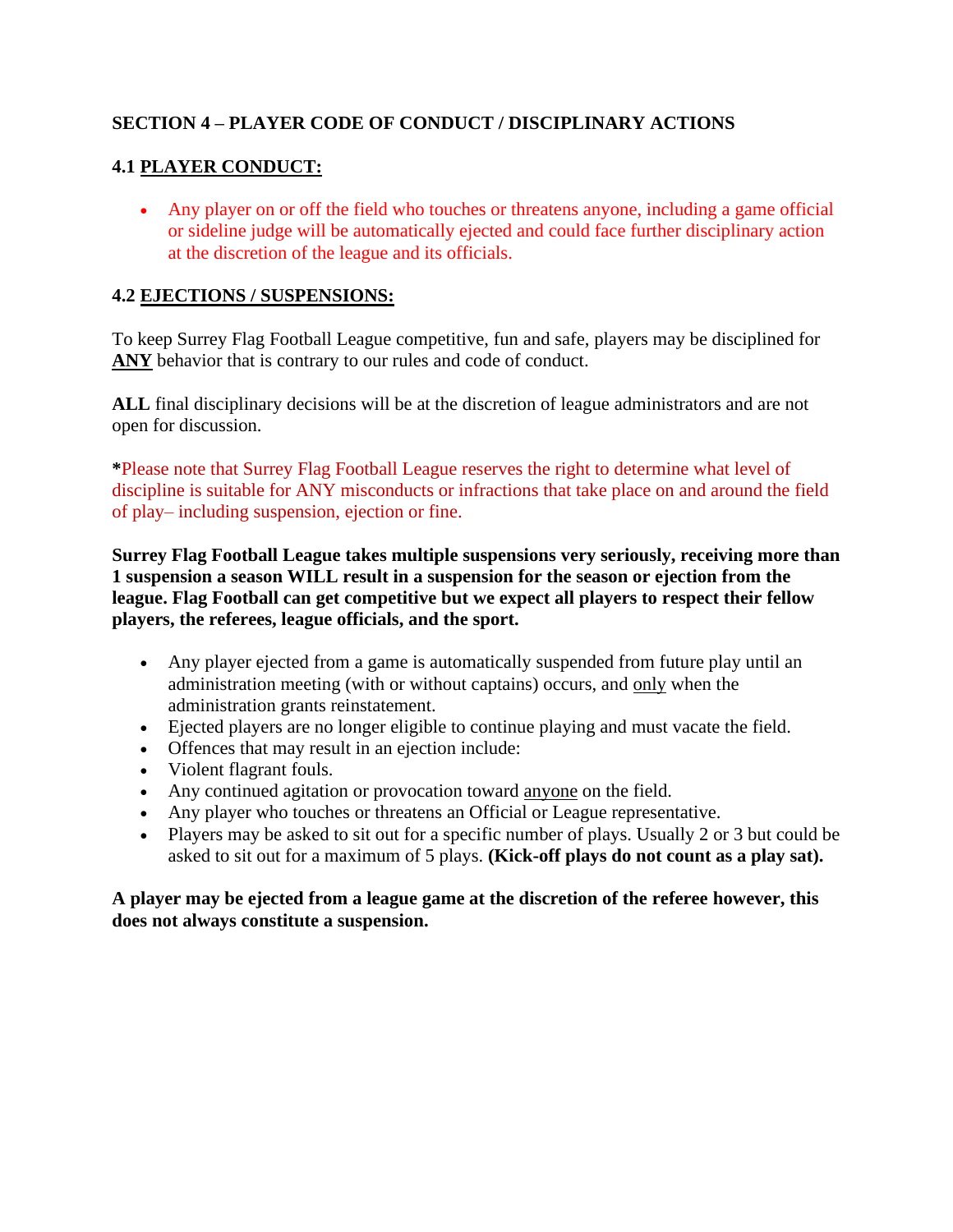# **4.3 PUNISHABLE MISCONDUCT:**

#### **Objectionable Conduct - (Minor/Major at referee's discretion)**

Arguing

Swearing

Aggressive Play

Dangerous Play

Intent to Injure

Abusive behavior

Physical Altercation

#### **Examples of disciplinary measures:**

#### Fines **(applicable to any player or team at league's discretion)**

Verbal Warning

Suspension

Ejection

#### **Disciplinary measures apply to ALL individuals on and off of the field - this includes both players and referees.** *Sidelines and seating areas surrounding the field of play ARE included.*

#### **4.4 UNFAIR AND UNSPORTSMANLIKE ACTS**

- Any obvious unfair or unsportsmanlike act not specifically covered by the rule book may be grounds for ejection or disqualification - **made at the discretion of the Head Referee.**
- Additionally, a **Referee may enforce any penalty he considers suitable if a team or player is repeatedly committing fouls.**

#### **4.5 Personal fouls and prohibited acts will include (yet not limited to):**

- Deliberate contact with an opponent.
- Unnecessary roughness of any nature.
- Defenders **cannot contact the arm/head of the passer**. (**Ten yards and automatic first down**)
- A ball carrier deliberately running into a defensive player.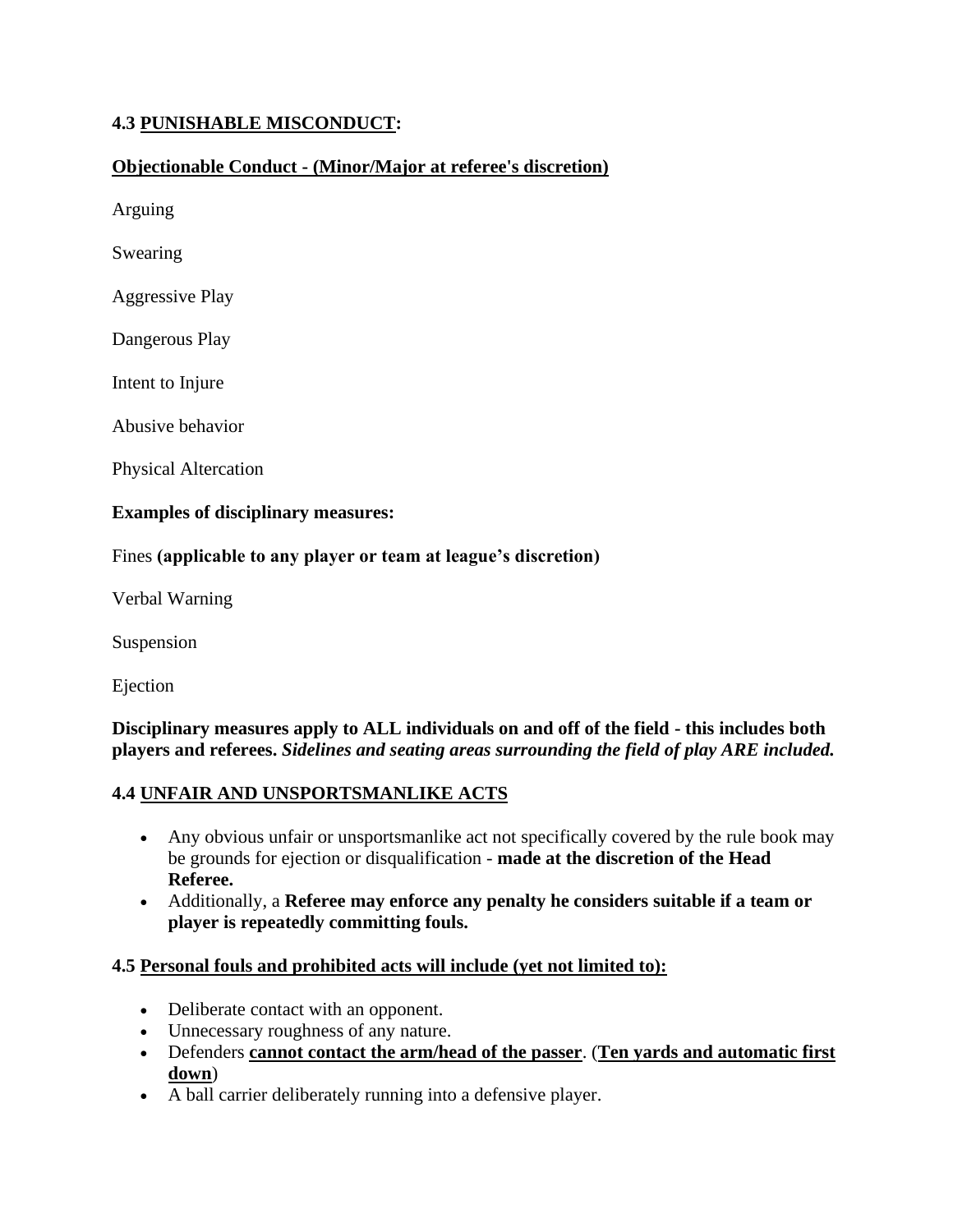- A defensive player deliberately running into the ball carrier.
- Abusive, racial remarks, derogatory terms or insulting language.
- Any acts of unfair play.
- Coaches, or others on the field of play, during a play.
- Unduly interfering with a player while the ball is live.
- Intentionally pulling or removing the flags from a player without the ball.
- Any other flagrant, deliberate, or violent act outside the bounds of good sportsmanship.

\*Penalties: Unsportsmanlike, Roughing, Unnecessary Roughness 15 yards

\*Objectionable Conduct - 10 yards (2 per player a game w/possible ejection or fine after  $2<sup>nd</sup>$ ) at referee discretion.

#### **4.6 Field Etiquette: GARBAGE**

- Our Policy is **garbage in**, **garbage out**. Once you're at the field, your team is responsible for cleaning up any mess that may have occurred in your area.
- **Any** mess left by your team that the League has to clean up will be billed to your team. Our trash pick-up rates are **\$40.00 PER OFFENCE** regardless of the size of the mess left.
- Remember that our fields are city parks. Please dispose of anything that could be harmful to children after your game. Also, no urinating/defecating on school or park property as this can constitute a fine. The League will do its best to provide washroom access at the fields.

#### **4.7 FINES:**

Surrey Flag Football League promotes fairness, equality and respect in a safe and friendly atmosphere. If the league, at the administrations discretion, deems there to be enough reason, fines may be applied to any member(s) or team(s) of Surrey Flag Football League for a number of infractions that go against its rules and guidelines.

Fines are NON-NEGOTIABLE and are required to be paid in full prior to the next game played by the penalized player(s) or team(s). If fines are not paid, the player(s) or team(s) in question will not be eligible to play the next game. If it is a team fine, the team in question will forfeit their next game.

The following are examples and guidelines of potential penalty fines:

| <b>Type of infraction</b>                                    | <b>Fine Amount</b>               |
|--------------------------------------------------------------|----------------------------------|
| Missed Sideline Duty-Late without notice (Team)              | \$25.00 per sideline<br>official |
| Garbage Clean up (Team) (Minimum fine)                       | \$40.00                          |
| Objectionable Conduct (Ejection) - Minor (Player<br>or Team) | \$50.00                          |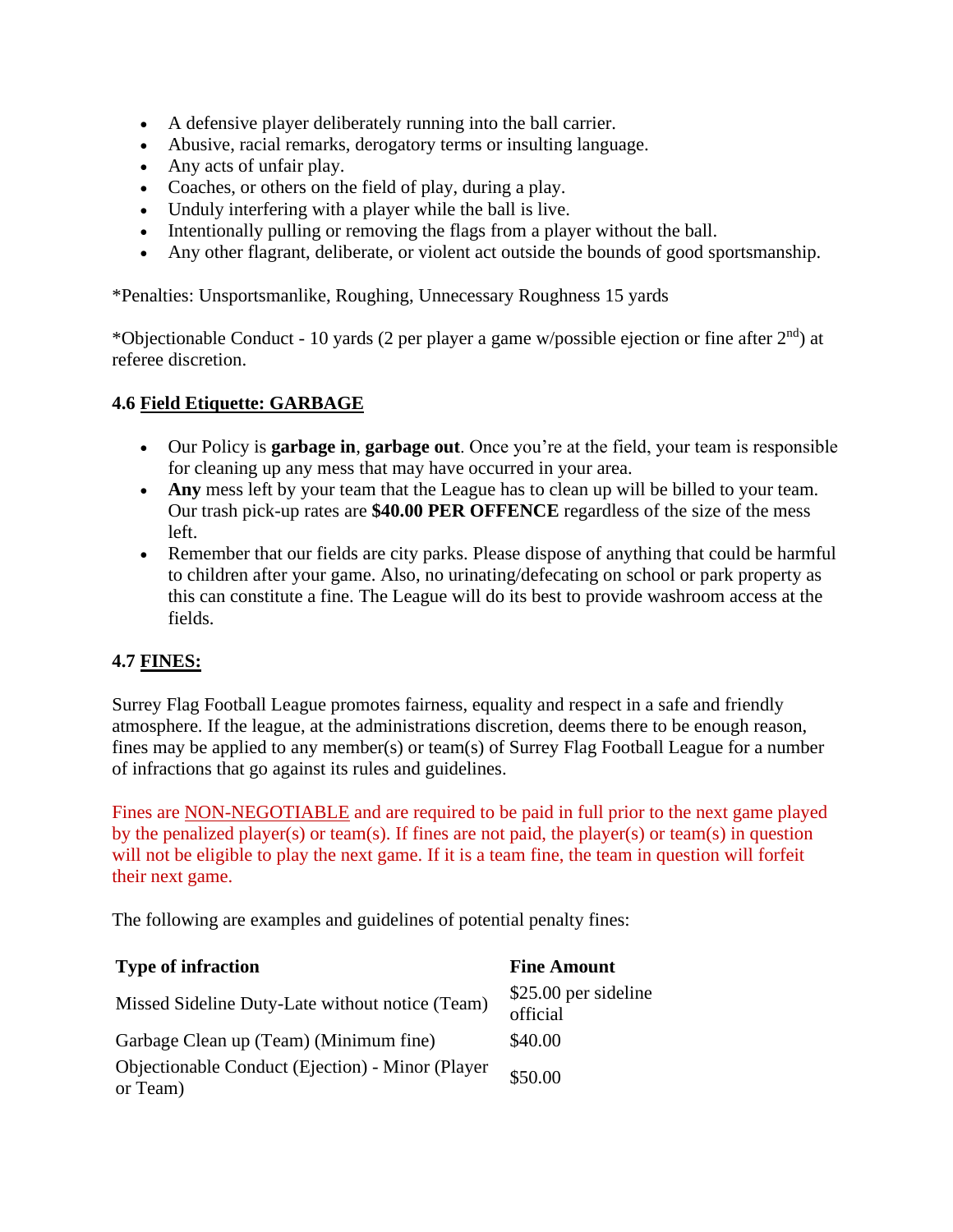| (3 strike rule may apply at referee and admin<br>discretion.)                                                               |          |
|-----------------------------------------------------------------------------------------------------------------------------|----------|
| Objectionable Conduct (Ejection) - Major (Player<br>or Team) Fine may be applied at referee and<br><i>admin discretion.</i> | \$100.00 |
| Team Absence without notice                                                                                                 | \$100.00 |

# - A team that forfeits without providing the league ample time to make schedule adjustments (48 hours) shall pay a NON-NEGOTIABLE fine of \$100.00

# **SECTION 5 – TEAM/ROSTER**

# **5.1 Substitutions:**

During regular season play, if any team is short of 7 players, the team in question may utilize substitute players as long as they are not currently registered to play for any other SFFL team. *(Substitute players MUST complete a SFFL waiver form prior to playing)*.

**Co-Ed Division-** In the event that external substitutes are not available, a team may utilize female players from other teams to fill out their roster positions to a maximum of 7. A team may **not** borrow male players from other teams at **any** time unless agreed upon by the opposing team. (Playoffs excluded)

There will be a **MAXIMUM** of 20 players allowed per team roster. If players are added to the team roster as replacement and in doing so the roster exceeds 20, the replaced players must be identified by the captains to the league which will permanently scratch them from game play contention for the remainder of the current season.

# **ALL rosters will be frozen 2 games prior to playoffs. (NO exceptions)**

# **5.2 Playoff Eligibility:**

To qualify to play in the Surrey Flag Football League playoffs, a player **MUST** have played a minimum of **2** regular season games for their respective team. Players with valid reasons as to why they were not able to play the requisite amount of games during the season must contact the league for a decision regarding their eligibility to play. Please note that all situations will be dealt with on a case by case basis with the final decision being made by League Representatives.